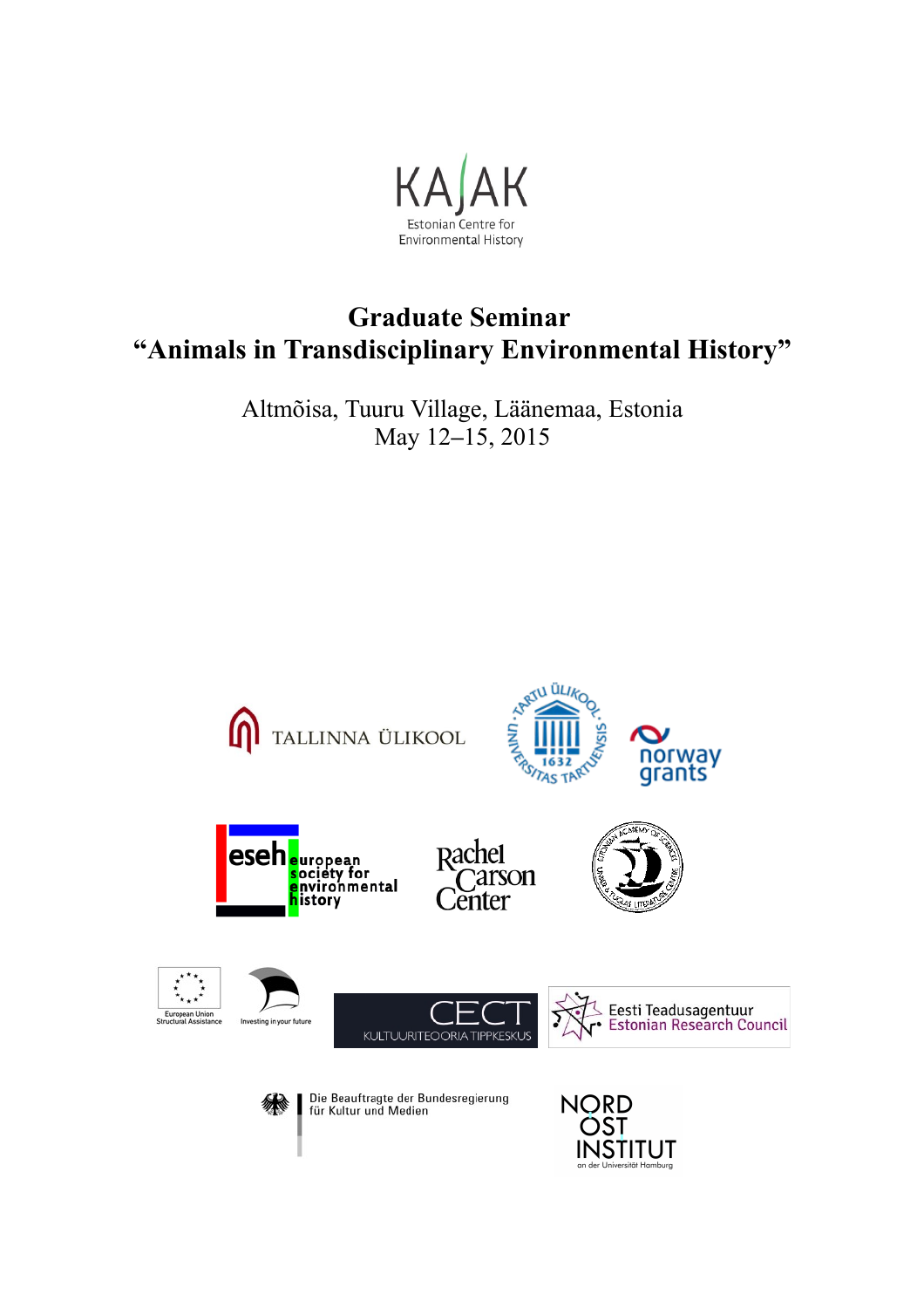## **Tuesday, May 12**

17.30–19.00 For those who arrive early, a walk along the Kiideva**–**Puise hiking trail is offered 20.00 Welcome dinner in Altmõisa

## **Wednesday, May 13**

#### 9.00–10.00 **Keynote I Human–Animal Studies**

**Prof. Andrea Gaynor**: Productive Animals and the Making of Australian Urban Modernity: A More-Than-Human History

10.00–13.00 PhD students' presentations (with coffee & tea)

**John C. Mittermeier**: Cultural Value and Biodiversity **–** Can Quantifying Historical Shifts in Attitudes towards Wildlife Benefit Current Conservation?

**Amir Zelinger**: Daily Domestication. Wild Pet-Keeping in Imperial Germany

**Anna Olenenko**: The Ukraine and Camels: Features of the Incorporation into the Steppe Landscape

13.00–14.00 Lunch

## 14.00–15.00 **Keynote II Archaeology**

**Dr. Junzo Uchiyama**: Meaningful Bones: Using Animal Remains as Resources for History Research

15.00–16.30 PhD students' presentations (with coffee & tea)

**Eve Rannamäe**: Chronological Changes in the Variation of Ancient Sheep Mitochondrial DNA Lineages in Estonia from the Bronze Age to the Modern Times

**Sylvia Gierlinger**: Animal Slaughtering and Processing of Animals Parts in the Industrializing City of Vienna

16.45–19.00 Writing workshop (with coffee & tea): **Dr. Rob Emmett, Dr. Kati Lindström, Prof. Ulrike Plath**

19.00–20.00 Dinner 20.00–21.00 Introduction of Arcadia Project (Rob Emmett); individual writing consultations

## **Thursday, May 14**

## 9.00–10.00 **Keynote III History**

**Dr. Dolly Jørgensen:** In Search of the Last

10.00–13.00 PhD students' presentations (with coffee & tea)

**Philip A. Homan:** The Equine Middle Passage of the Trans-Atlantic Horse Trade: Western American Horses for the Second Anglo–Boer War in South Africa, 1899**–**1902

**Filipa Soares**: A flight on the Wild Side: on Vultures and Rewilding in a Changing Europe **Thomas Doran**: Alexander Wilson's "Transcript from Living Nature": Biocentric Anthropomorphism and Animal Protectionist Poetics

**Ken Ird**: "Cursed is he who lies with any animal." (Deut 27:21) – The Cases of Bestiality in Early Modern Livonia

13.00–14.00 Lunch

14.00–15.00 **Keynote IV Biosemiotics**